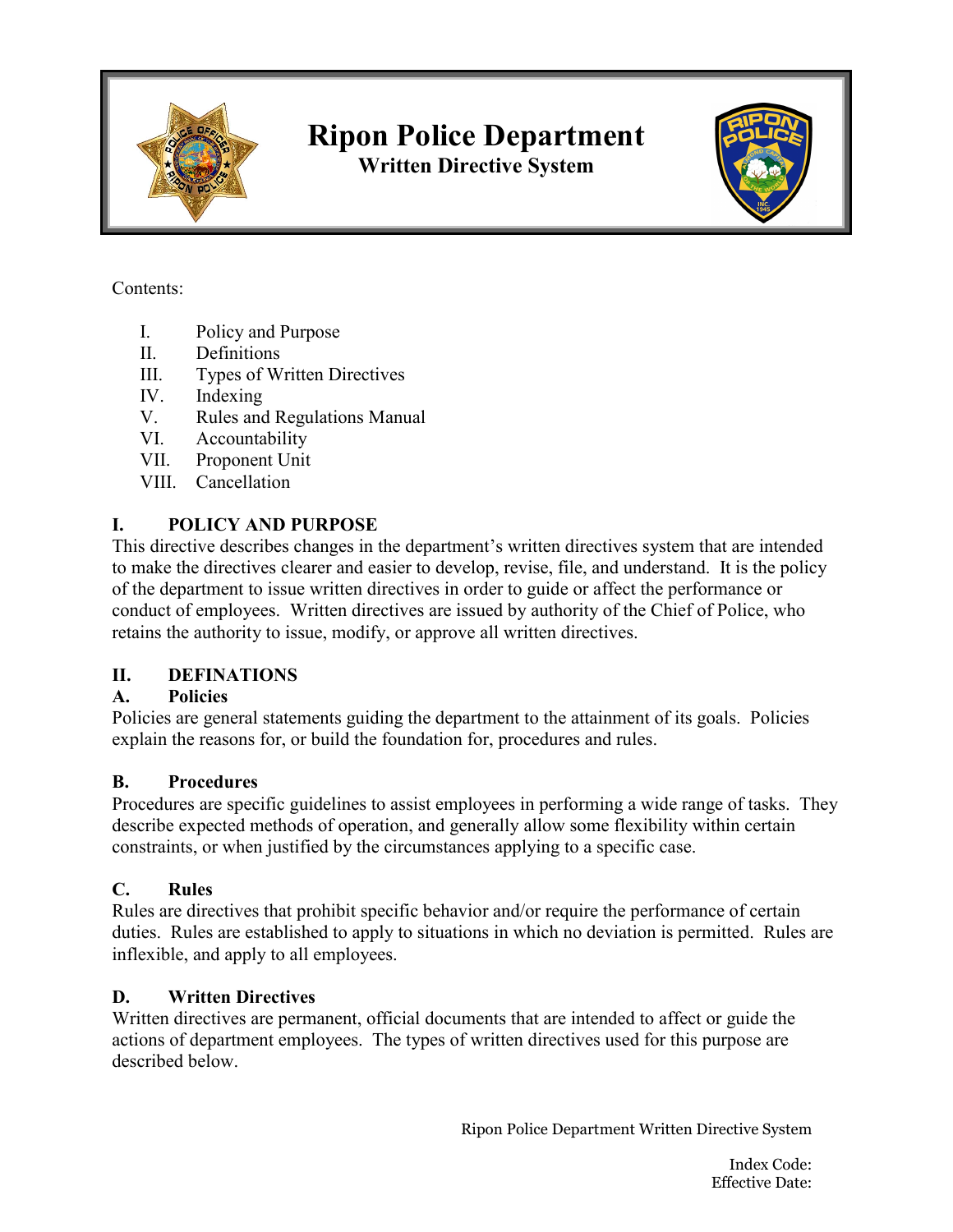### **III. TYPES OF WRITTEN DIRECTIVES**

### **A. Department Directives**

Department directives are issued by the Chief of Police to establish policies, procedures, and rules. They replace General Orders, Special Orders, and the Articles of the Rules and Regulations and Manual of Procedure.

Department directives will be filed in the Rules and Regulations manual, electronically or in hard copy as required, in numerical order according to the Index Code. The hundred series of the Index Code indicates the appropriate chapter of the manual.

#### **B. Formal Memoranda**

Formal memoranda are available to the Chief and the Lieutenant to implement or supplement department directives.

These memoranda should not impose conditions either more or less restrictive than those issued by the Chief. Rather, they should be used as a means to specify implementation of department directives, to provide direction, or to narrow the audience.

Formal memoranda may also be used to implement short-term operational initiatives, to implement interim changes in policy or procedure, or to establish policies and procedures directed at employees of the issuing command only.

The purpose of formal memoranda, as opposed to inter-office correspondence, is to provide a permanent record of the directive for accountability and reference purpose.

Memoranda will be issued on written directive stationary, and must display a sequential memorandum number, which will be obtained from the Chief of Police. When applicable, a formal memorandum will include a reference to the Index Code of the department directive it is implementing or supplementing.

Memoranda will remain in effect until incorporated into a department directive or cancelled by another memorandum. If related to a department directive, they will be filed behind that directive.

#### **C. Standard Operating Procedures**

Unit S.O.P.'s are designed to give guidance and provide specific information, which is binding, to various untis that perform specialized functions. Supervisors will be responsible for developing, revising, issuing and retaining S.O.P.'s.

Supervisors who are newly assigned to any Departmental entity will review existing S.O.P.'s to determine if revisions are necessary. A final copy of any new or revised S.O.P. will be forwarded to the Lieutenant for retention.

#### **D. Training Bulletins**

Training Bulletins also serve as policy guidelines for the Department. Training Bulletins are issued to introduce new legislation recently passed or any other pertinent training issues. They may contain information on new equipment, safety precautions, clarification or explanation of legal issues, new procedure, or any items of interest that are pertinent to job performance.